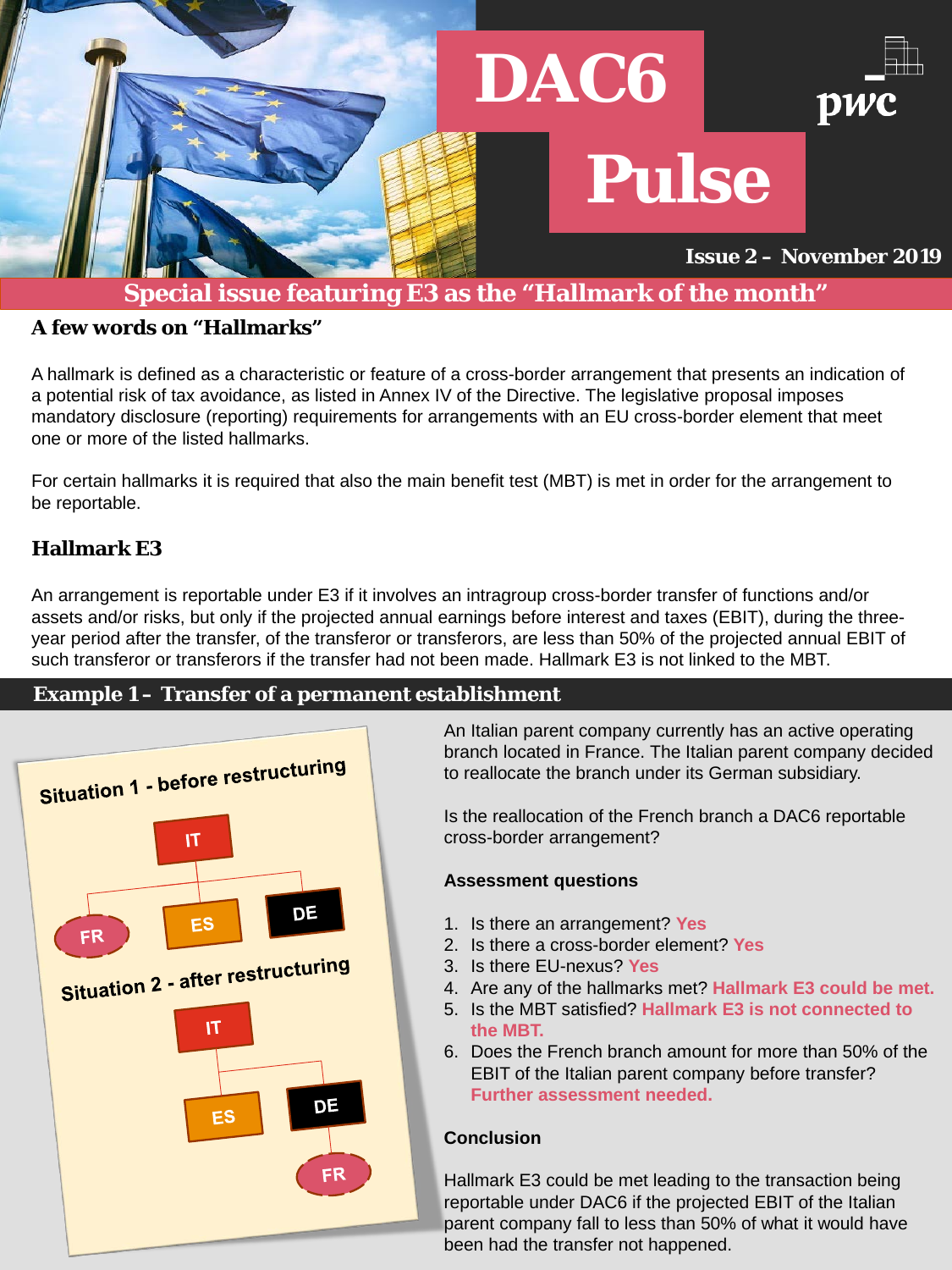

A Spanish-headed group currently includes a Dutch company, which owns some trading companies in third countries. The group wants to save ongoing costs by getting the Dutch company to transfer the shares in the trading companies to the Spanish company, and liquidating the Dutch company.

Is the transfer of shares a DAC6 reportable arrangement?

#### **Assessment questions**

- 1. Is there an arrangement? **Yes**
- 2. Is there a cross-border element? **Yes**
- 3. Is there EU-nexus? **Yes**
- 4. Are any of the hallmarks met? **Hallmark E3 could be met.**
- 5. Is the MBT satisfied? **Hallmark E3 is not connected to the MBT.**
- 6. Do the trading companies amount for more than 50% of the EBIT of the Dutch company before transfer? **Further assessment needed.**

#### **Conclusion**

Hallmark E3 could be met leading to the transaction being reportable under DAC6 if the projected EBIT of the Dutch company fall to less than 50% of what it would have been had the transfer not happened.

Countries however may take the position that the sale of shares in a subsidiary does not fall within the scope of E3 and/or that EBIT is not impacted upon the sale of shares.

#### **The context of EBIT within E3**

The term EBIT is not defined in the Directive, and the Directive doesn't say whether it relates to earnings for tax purposes. Normally the most sensible approach would be to look at the projected profits before interest and taxes in the financial statements, and this must be determined by the intermediary at the time the advice or other services is given.

#### **What does EBIT mean in the context of a transfer of shares?**

Possibly not all EU countries are aligned on the definition of EBIT for DAC6 purposes. Some countries argue that EBIT means accounting profits, and is reached by looking at the result in the accounts immediately before the interest and tax lines. This would include dividends received from associated companies.

However, it is arguable that the meaning of EBIT isn't fixed, and that it depends on the context. Hallmark E3 is included in a section headed "transfer pricing". Dividends receivable are generally not taxable; moreover dividends are never capable of being the subject of a transfer pricing adjustment, as timing and amount of dividends are at the discretion of the directors. Therefore there might be a justification for excluding dividends receivable from EBIT, which would mean that EBIT wasn't reduced by a transfer of shares.

#### **How is the test of "projected" EBIT in the absence of the transfer to be applied?**

In our experience, groups often do not forecast or budget the level of intra-group dividends, and it would be difficult to apply the "projected dividends" test. Does this depend on whether the group had projected dividends or not? How could an intermediary apply this test if the group didn't prepare projections?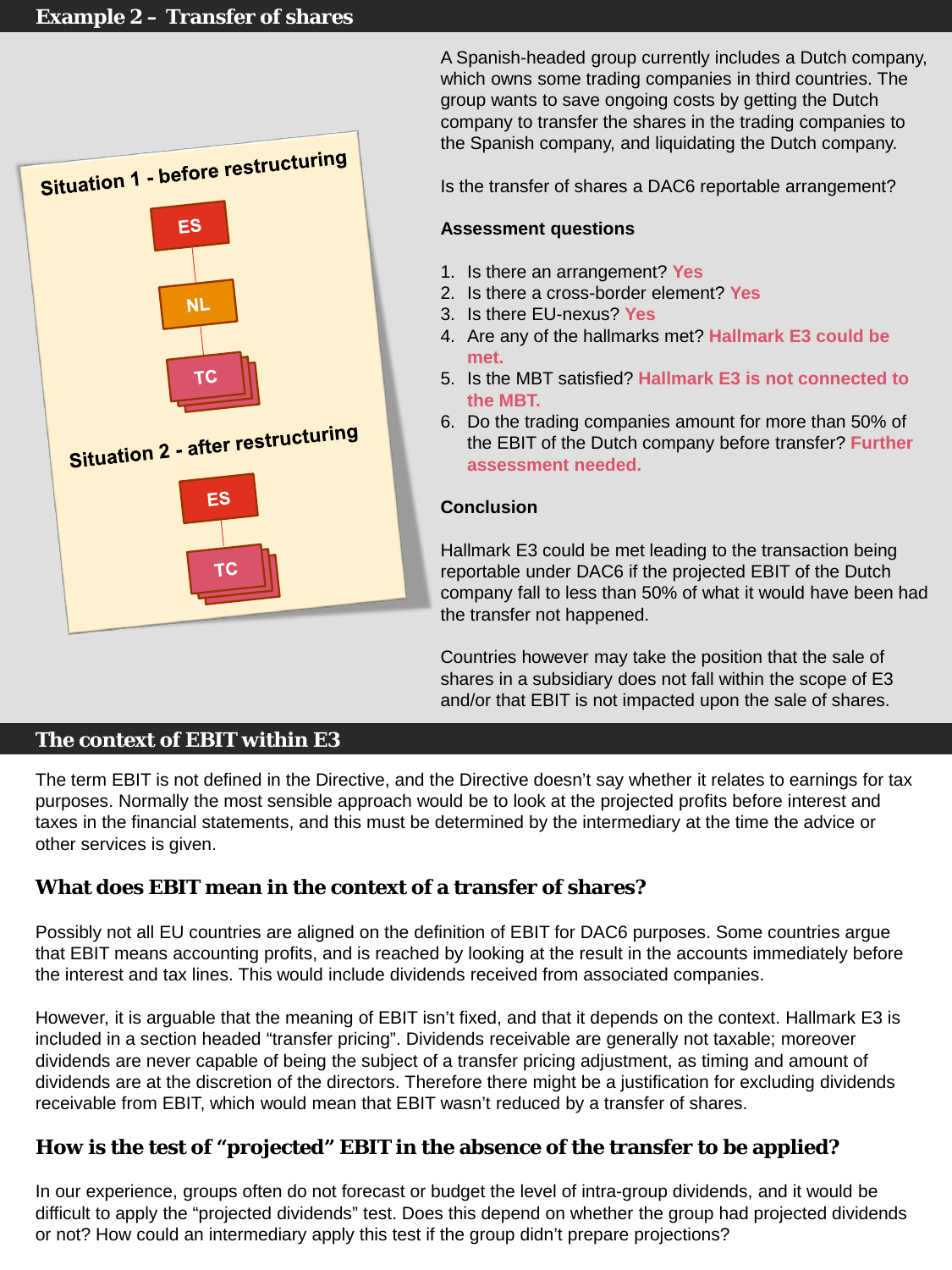#### **Example 3 – Transfer of functions**



An Austrian parent company carries out the central functions of the group and holds 100% of the shares in a Swiss subsidiary. Besides the Swiss subsidiary, the Austrian parent company holds many further subsidiaries in different EU countries, for which it performs the function of central purchasing.

Going forward, the Swiss subsidiary will perform this central purchasing function for the group. The Austrian parent company transfers a part of its staff members (with expertise in the purchasing function) as well as the needed IT systems and the purchasing handbook.

Is the transfer of the purchasing function a DAC6 reportable arrangement?

#### **Assessment questions**

- 1. Is there an arrangement? **Yes**
- 2. Is there a cross-border element? **Yes**
- 3. Is there EU-nexus? **Yes**
- 4. Are any of the hallmarks met? **Hallmark E3 could be met.**
- 5. Is the MBT satisfied? **Hallmark E3 is not connected to the MBT.**
- 6. Does the purchasing function amount for more than 50% of the EBIT of the Austrian company before transfer? **Further assessment needed.**

#### **Further remarks**

### **Intra-group definition**

Hallmark E3 covers cases when functions and/or assets and/or risks are transferred "intragroup". In contrast to hallmarks C1 and E2, hallmark E3 does not refer to the term "associated enterprises" as defined in the Directive (Art. 3 Pt. 23).

Furthermore, we have developed a DAC6 Smart Reporting tool that makes use of technology to ensure DAC6 compliance, while keeping costs under control. Find out more [here.](https://store.pwc.ch/de/service/smartsurvey-for-dac6)

According to the [Summary Record](https://ec.europa.eu/transparency/regexpert/index.cfm?do=groupDetail.groupMeetingDoc&docid=19686) of a meeting on 24 September 2018, between representatives of the Member States and the European Commission's Working Group on Direct Taxation, the Commission Services are of the opinion that the term "intra-group" should refer to "associated enterprises" in the meaning of Art. 3 Pt. 23. It should be noted, however, that this opinion has no binding effect with regard to the interpretation of the Directive. Also, the definition of a person in DAC in general may be relevant.

#### **Conclusion**

Hallmark E3 could be met leading to the transaction being reportable under DAC6 if the projected EBIT of the Austrian company fall to less than 50% of what it would have been had the transfer not happened.

However, since the Austrian company is a parent company of an internationally operational group, it seems unlikely that the purchasing function amounted for more than 50% of the EBIT of the Austrian company. Therefore, hallmark E3 is probably not met.

# **Stay tuned for our next issue featuring all the latest news and insights!**

Our team combines experts in tax, people, processes, data and technology. By bringing these different skill sets together, we can help you and your organization understand DAC6, and the broader tax policy context, and implement effective controls and processes to ensure all reportable cross-border arrangements are proactively identified and managed.

### **How can PwC help you**